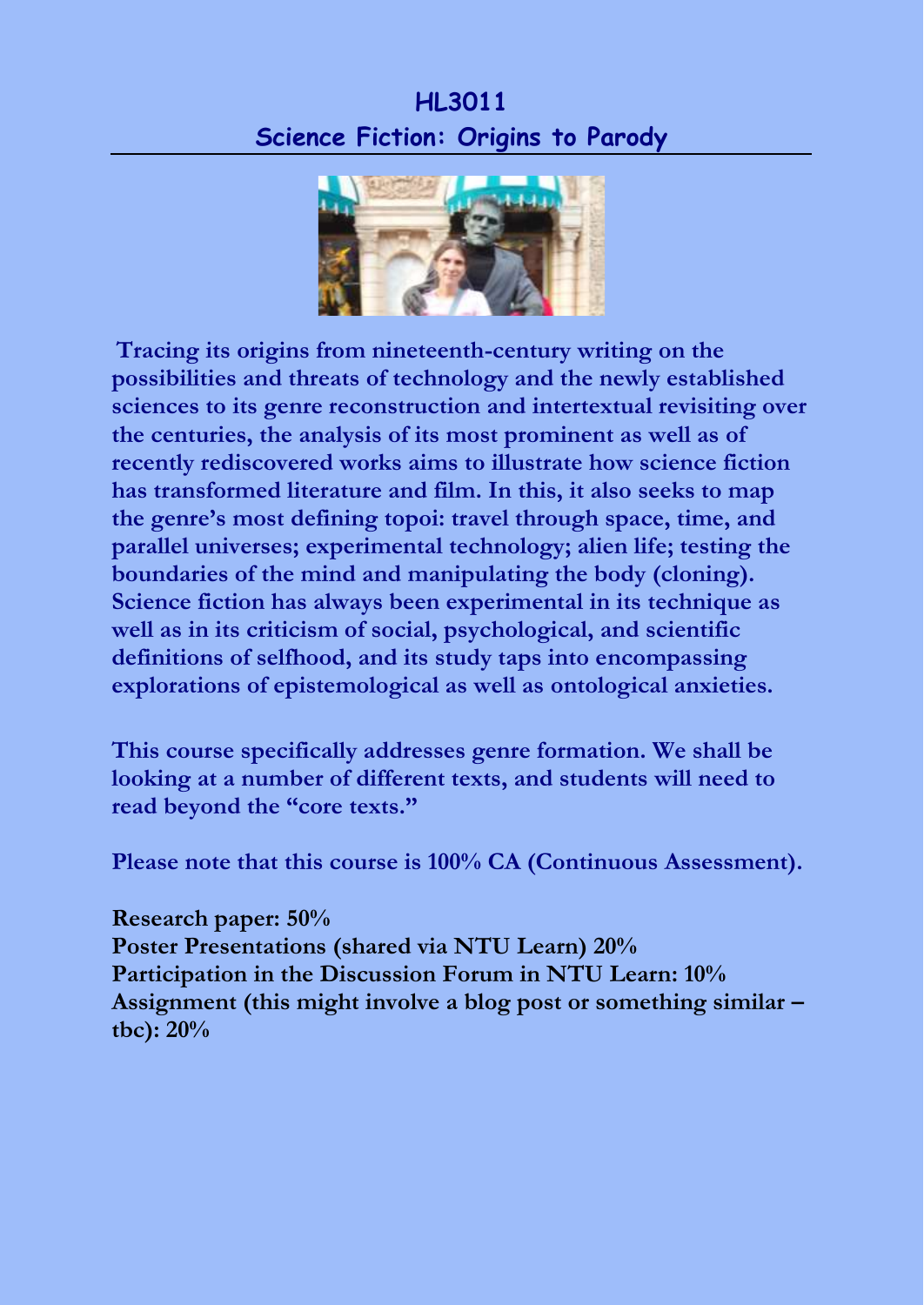## **Core Texts:**

**Please note that the presentations will be on texts outside the core texts.**

## **Print:**

**Brian Aldiss, "Super-Toys Last All Summer Long" [http://archive.wired.com/wired/archive/5.01/ffsupertoys\\_pr.htm](http://archive.wired.com/wired/archive/5.01/ffsupertoys_pr.html) [l](http://archive.wired.com/wired/archive/5.01/ffsupertoys_pr.html)**

**Isaac Asimov, I Robot Mary Shelley, Frankenstein H.G. Wells, The Time Machine**

**Film Texts: James Whale, The Bride of Frankenstein (1935) George Pal, The Time Machine (1960) "The City on the Edge of Forever" (A Star Trek Episode, 1967) E.T. (1982) Galaxy Quest (1999)**